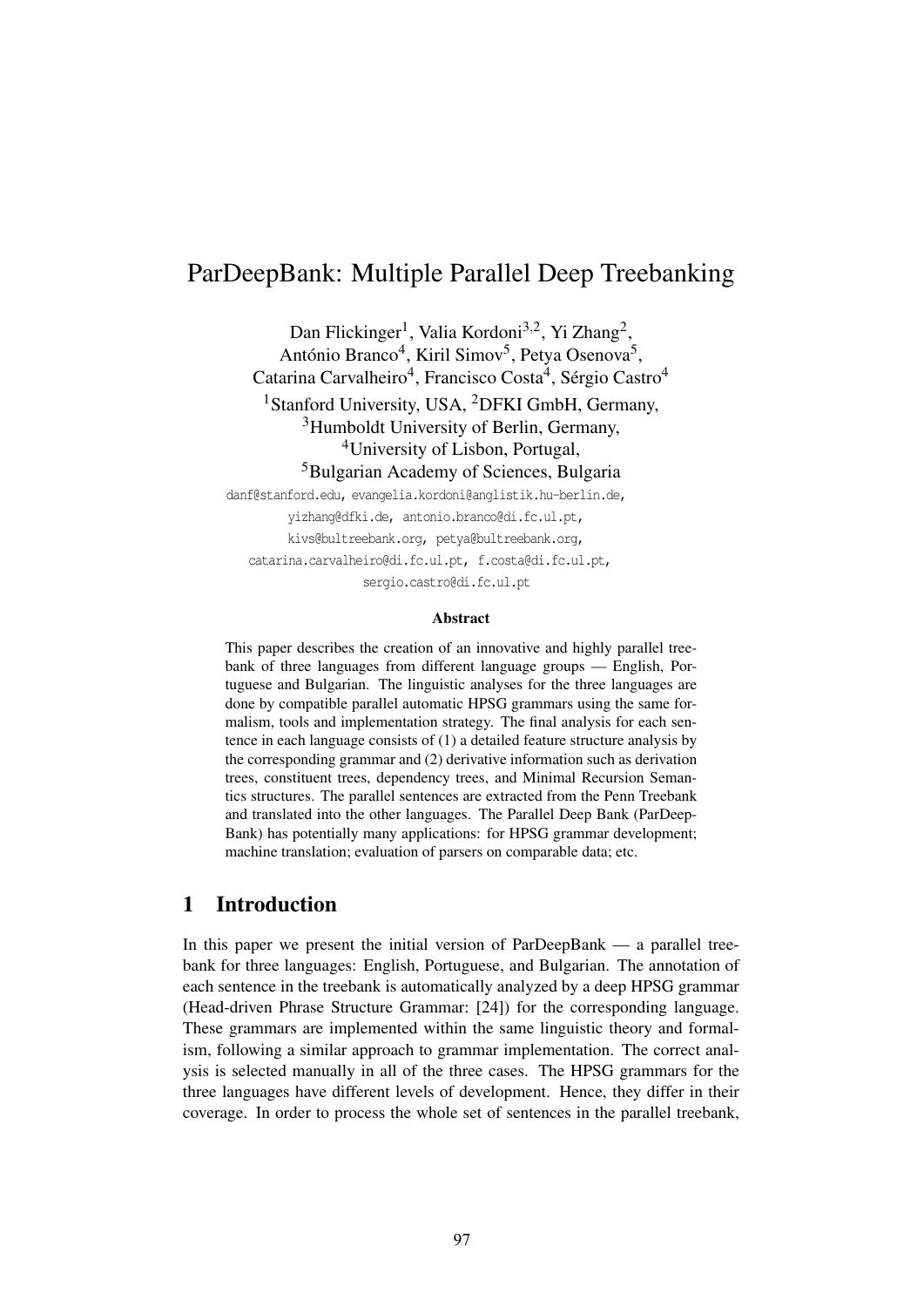we employ all the available NLP tools for each language and produce a comparable analysis for each sentence. The sentences are selected from PTB (PennTreebank) data and then translated to Portuguese and Bulgarian. Our parallel treebanking approach takes a starting point and motivation similar to that already adopted for the Czech-English PennTreebank Corpus<sup>1</sup>.

Recently, a number of initiatives have been observed for constructing parallel treebanks. For example, in [19] the construction of a parallel Czech-Russian Dependency Treebank required smoothing of the syntactic schemes before handling the alignments on various levels. Another project, among others, is SMULTRON: a parallel treebank of English, German and Swedish [32]. In this case the annotation scheme is different for each treebank. The alignments are done on the sentence, phrase and word level. There are attempts for construction of parallel treebanks on a large scale and in a fully automated way [31], where large multilingual corpora are parsed with the respective language tools, and then models are created for alignments using small amounts of aligned data as well as complex features.

We consider our efforts to be innovative in a number of directions, including performing multilingual treebanking in the same semantic formalism (MRS: [13]), which ensures a deep logical representation for the syntactic analyses and ensures automatic alignments, which would make possible the comparison of semantic structures among parallel data in different languages. Our approach would facilitate the incorporation of further languages to the ParDeepBank, since it allows for a multilayered addition of the parser as well as the analysed data. The English DeepBank and ERG play the role of state-of-the-art pivots with respect to the core language phenomena coverage and best parsing abilities. The other grammars and treebanks aim at the established standards, but their development is supported by additional robustness mechanisms, such as dependency analyses plus rule-based projection to MRS in the case of the Bulgarian Grammar. The sentences, analyzed via a dependency parser, will be processed additionally by the BURGER grammar when it is extended appropriately. The current manually checked dependency analyses will be used for the selection of the correct analyses, produced by BURGER. Similarly, such analyses updates might be expected for the other languages, too. Our design is as follows: we use parallel data from the Wall Street Journal portion of the Penn Treebank, then parse it, using common NLP components, with each of the three grammars, which are represented in an identical formalism on syntactic and semantic grounds. Our initial goal is each sentence of WSJ corpus to be analyzed syntactically and semantically in MRS.

The structure of the paper is as follows: Section 2 introduces the idea behind the ParDeepBank; Section 3 describes the Resource Grammars for three languages: English, Portuguese and Bulgarian; Section 4 focuses on the process of sentence selection and the details of treebanking in English, Portuguese and Bulgarian; Section 5 outlines some preliminary features of the dynamic parallel treebanking; Section 6 concludes the paper and presents insights on future work.

<sup>&</sup>lt;sup>1</sup>http://ufal.mff.cuni.cz/pcedt1.0/doc/PCEDT\_body.html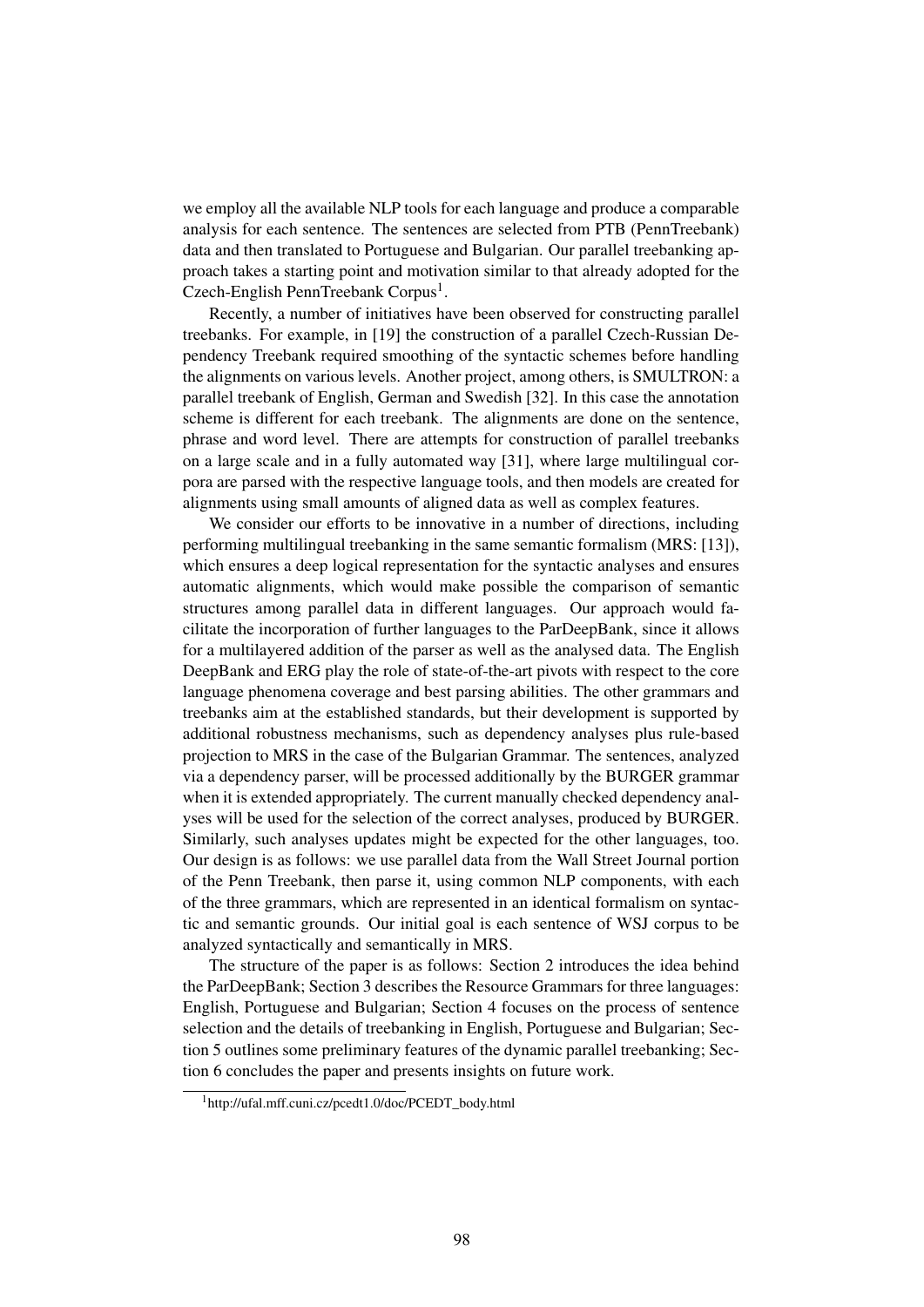## 2 The ParDeepBank

The PTB has emerged as the de facto standard for evaluation of different NLP analyzers for English including POS taggers, chunkers, and parsers (both constituent and dependency). Even for non-English-oriented analyzers there is a need for comparable methods of evaluation. The PTB is also widely used for creation of new resources like the Penn Discourse Treebank [25]. It is a natural step to reuse the same text in the process of creation of deep processed corpora. The treebanking for the ParDeepBank is built on the same approach used for the soon-to-be-released English DeepBank, which adopts the Redwoods treebanking approach of [22]. The annotation of a sentence starts with producing all possible analyses with respect to the English Resource Grammar (ERG [16]). The system calculates the set of binary discriminants which disambiguate between the different analyses of each sentence. These discriminants are used by the annotators to select the correct analysis. There are two cases when a given sentence is not included in the DeepBank: (1) when the ERG fails to produce any analysis of the sentence at all, and (2) when the annotator cannot find a correct analysis among the candidates. In both cases a modification of the ERG would be necessary in order to produce the required analysis. In the current version of the English DeepBank development, some 92% of all sentences in the WSJ section of the PTB receive one or more candidate analyses, and 82% of all sentences are successfully annotated with the correct analysis in the DeepBank.

The creation of ParDeepBank extends the work on the English DeepBank in the multilingual dimension. This effort is necessary for several reasons:

- *Comparable evaluation of NLP tools for several languages.* In many cases, NLP systems exploit hybrid architectures which include language-specific components that are hard to transfer to other languages. Thus, application of the same system as the one used for English is expensive, if not impossible. In such cases, if a given work reports 97.83 % accuracy for a POS tagger of Bulgarian, it is not possible to compare it to an English POS tagger reporting 98.03 % accuracy, for the evaluation corpora are not comparable in any sense. The construction of ParDeepBank will overcome this problem by providing directly comparable analysis on several linguistic levels for several languages over parallel texts. The treebank might be used for defining comparable measures for various languages and different NLP tasks.
- *Comparable coverage of the resource grammars for several languages.* Although the development of most of the resource grammars for different languages follows similar scenarios, their coverage diverges in the process of development. ParDeepBank will provide a basis for measuring the coverage of such grammars over a large amount of parallel data. This is of great importance with respect to exploitation of such grammars in applications like machine translation (see [2]).
- *Linguistic research.* Parallel corpora annotated with such detailed linguistic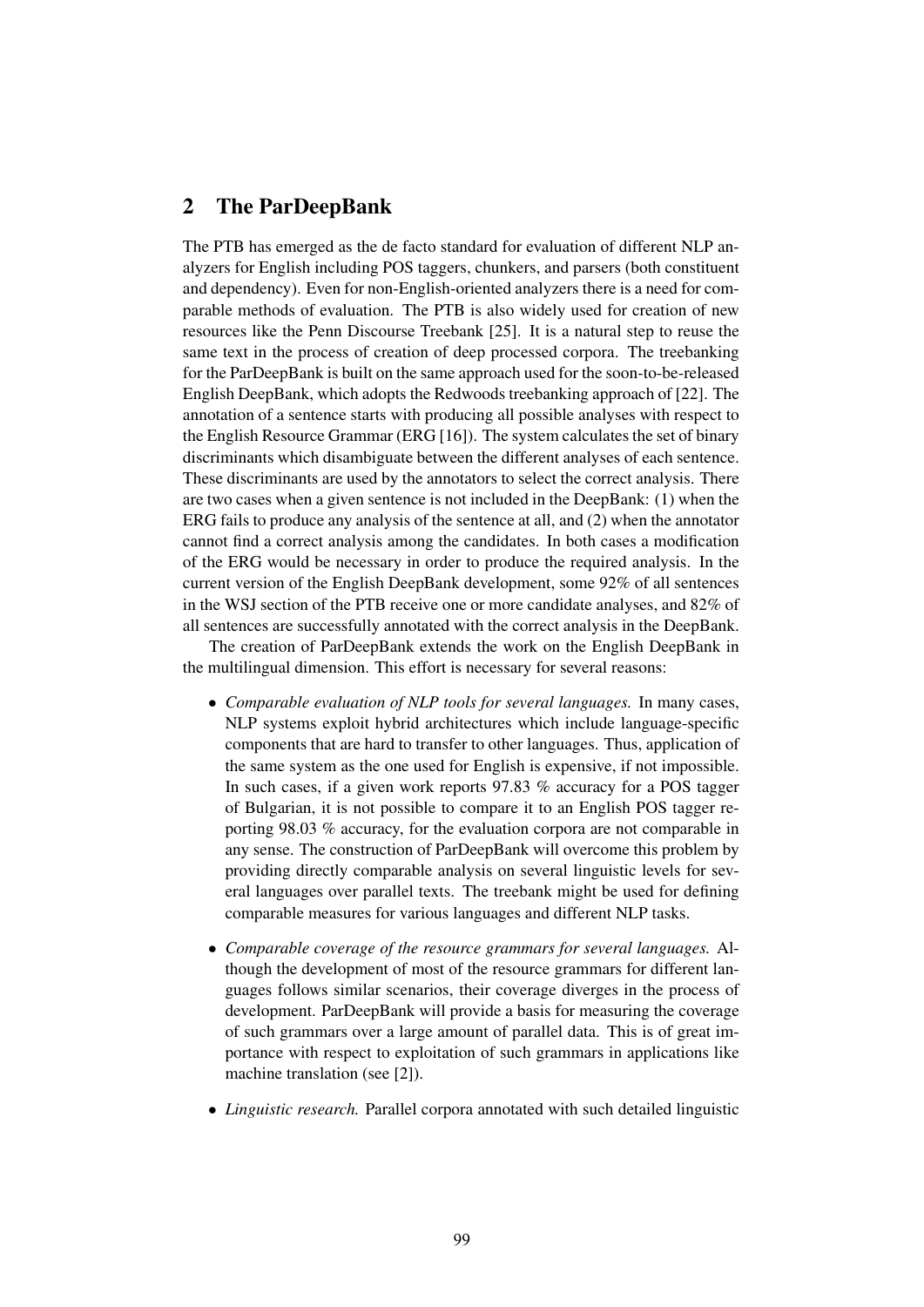analyses are valuable for language data in multilingual contexts. The selection of the three languages in different language families will also facilitate the comparison of language phenomena.

At the moment the idea behind ParDeepBank is demonstrated through an extension of DeepBank with two other languages: Portuguese and Bulgarian. For both languages a portion of the data present in the DeepBank has been translated, parsed with the two other grammars and parallelized. The details for each language effort are presented and commented on in the next sections.

# 3 Resource Grammars for Three Languages

#### 3.1 English Resource Grammar

The ERG is an open-source, broad-coverage, declarative grammar implementation for English, designed within the HPSG framework. This linguistic framework places most of the burden of linguistic description on the lexicon, employing a relatively small number of highly schematic syntactic rules to combine words or phrases to form larger constituents. Each word or phrase (more generally, each sign) is defined in terms of feature structures where the values of attributes are governed by general principles such as the Head Feature Convention, which ensures the identity of a particular subset of feature-value pairs on a phrasal node and on one distinguished daughter, the head of the phrase. Many of these generalizations aim to be language-independent, constraining the space of possible analyses for linguistic phenomena. Central to the HPSG framework is the inclusion in each sign of constraints on multiple dimensions of representation, including at least syntactic and semantic properties, so that rules, lexical entries, and principles determine semantic well-formedness just as they do syntax. Under continuous development at CSLI since 1993, the ERG provides syntactic and semantic analyses for the large majority of common constructions in written English text (cf. [17]). The current grammar consists of a 35,000-word lexicon instantiating 980 leaf lexical types, as well as 70 derivational and inflection rules, and 220 syntactic rules.

#### 3.2 Portuguese Resource Grammar

The development of the Portuguese part of the ParDeepBank was supported by the Portuguese Resource Grammar LXGram. This grammar was presented at length in [7], [8]. A brief overview is provided in the present section. LXGram is based on hand coded linguistic generalizations supplemented with a stochastic model for ambiguity resolution. Like the other grammars used for the English and Bulgarian parts of the ParDeepBank, it follows the grammatical framework of Head-Driven Phrase Structure Grammar (HPSG, [24]). As this is a linguistic framework for which there is a substantial amount of published work, this option allows for the straightforward implementation of grammatically principled analyses that have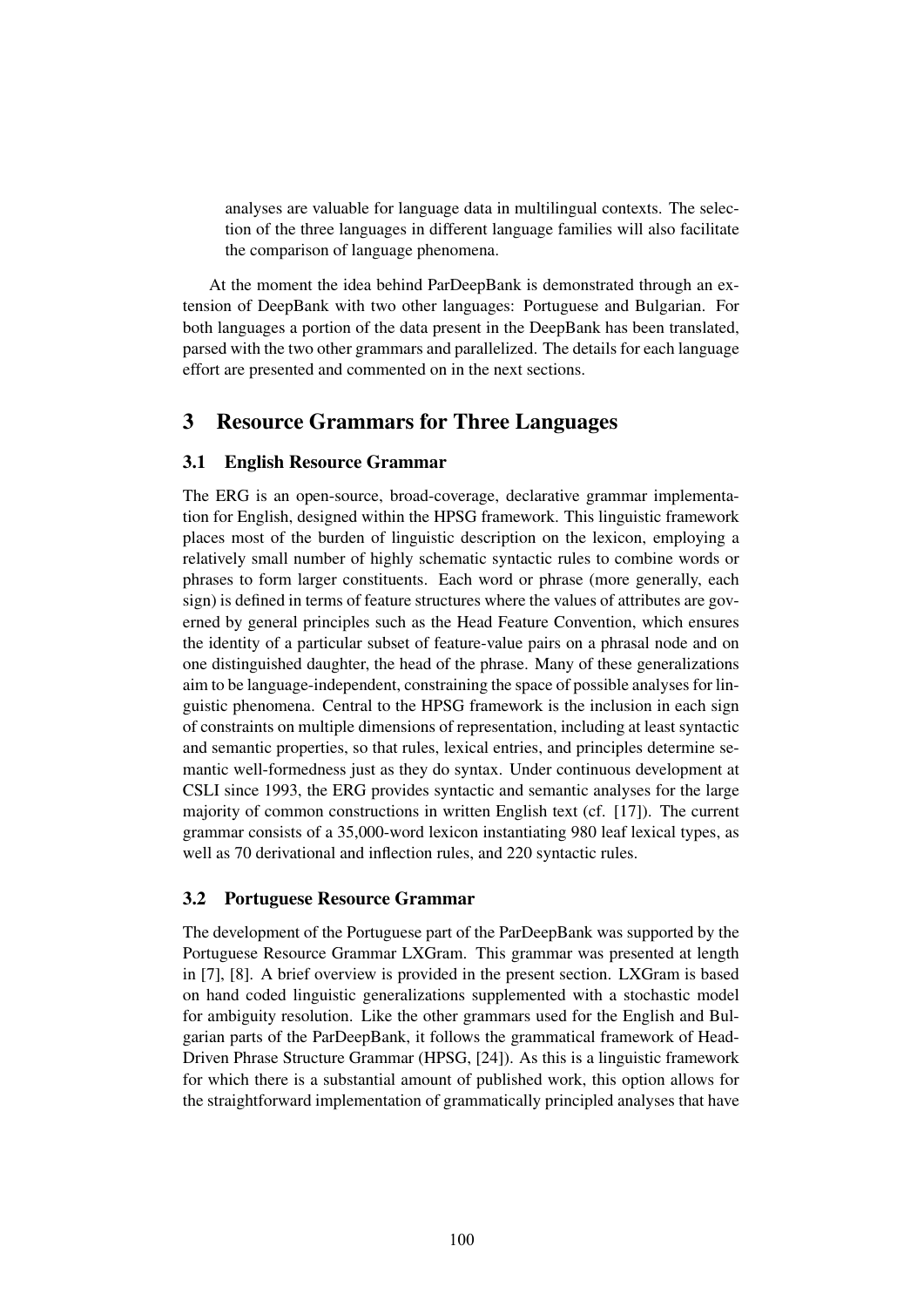undergone extensive scientific scrutiny. Following this grammatical framework, LXGram associates grammatical representations to natural language expressions, including the formal representation of their meaning, thus providing for so called deep linguistic processing of the input sentences. It was developed on top of a cross-language seed computational grammar fostered by the Matrix project [1].

Like several other computational grammars, including the other two used for the construction of the present multilingual ParDeepBank, LXGram uses Minimal Recursion Semantics (MRS, [13]) for the representation of meaning. An MRS representation supports scope underspecification; i.e. it is a description of a set of possible logic formulas that differ only in the relative scope of the relations present in these formulas. This format of semantic representation is well defined in the sense that it is known how to map between MRS representations and formulas of second order logic, for which there is a set-theoretic interpretation.

LXGram is developed in the Linguistic Knowledge Builder (LKB) system [11], an open-source development environment for constraint-based grammars. This environment provides a GUI, debugging tools and very efficient algorithms for parsing and generation with the grammars developed there. Several broad coverage HPSGs have been developed in the LKB, of which the largest ones are for English [12], used in this paper, German [14] and Japanese [26].

LXGram is in active development, and it already encompasses a wide range of linguistic phenomena, such as long distance dependencies, coordination, subordination, modification and many subcategorization frames, with a lexicon containing around 25 000 entries. In its last stable version, it contains over 60 lexical rules, 100 syntax rules, and 850 lexical leaf types (determining syntactic and semantic properties of lexical entries). It resorts to a pre-processing step performed by a pipeline of the shallow processing tools handling tokenization, POS tagging, morphological analysis, lemmatization and named entity recognition [3], [4], [15], [10].

LXGram copes with the European and the Brazilian variants of Portuguese. It contains lexical entries that are specific to either of them, and it covers both European and Brazilian syntax, as more thoroughly described in [5], [6]. The LXGram operation is coupled with a statistical disambiguation model, in order to automatically select the most likely analysis of a sentence when the grammar produces multiple solutions. Using a maximum entropy algorithm, this model is trained from the CINTIL DeepBank [9]. At present, this dataset comprises over 10 000 sentences of newspaper text, and development continues. The linguistic analyses that are implemented in the grammar are documented in a report that is updated and expanded with each version of the grammar. The grammar is available for download at http://nlx.di.fc.ul.pt/lxgram, together with this documentation.

An experiment was conducted to assess the coverage of LXGram's version on spontaneous text at the time of the experiment. This experiment and its results are presented at length in [8]. In a nutshell, the grammar exhibited a parsing coverage of around one third (i.e. one third of the input sentences get at least one parse by the grammar), and a parsing accuracy in the range of 30-40% (i.e. from the sentences that got at least one parse, that was the proportion of sentences for which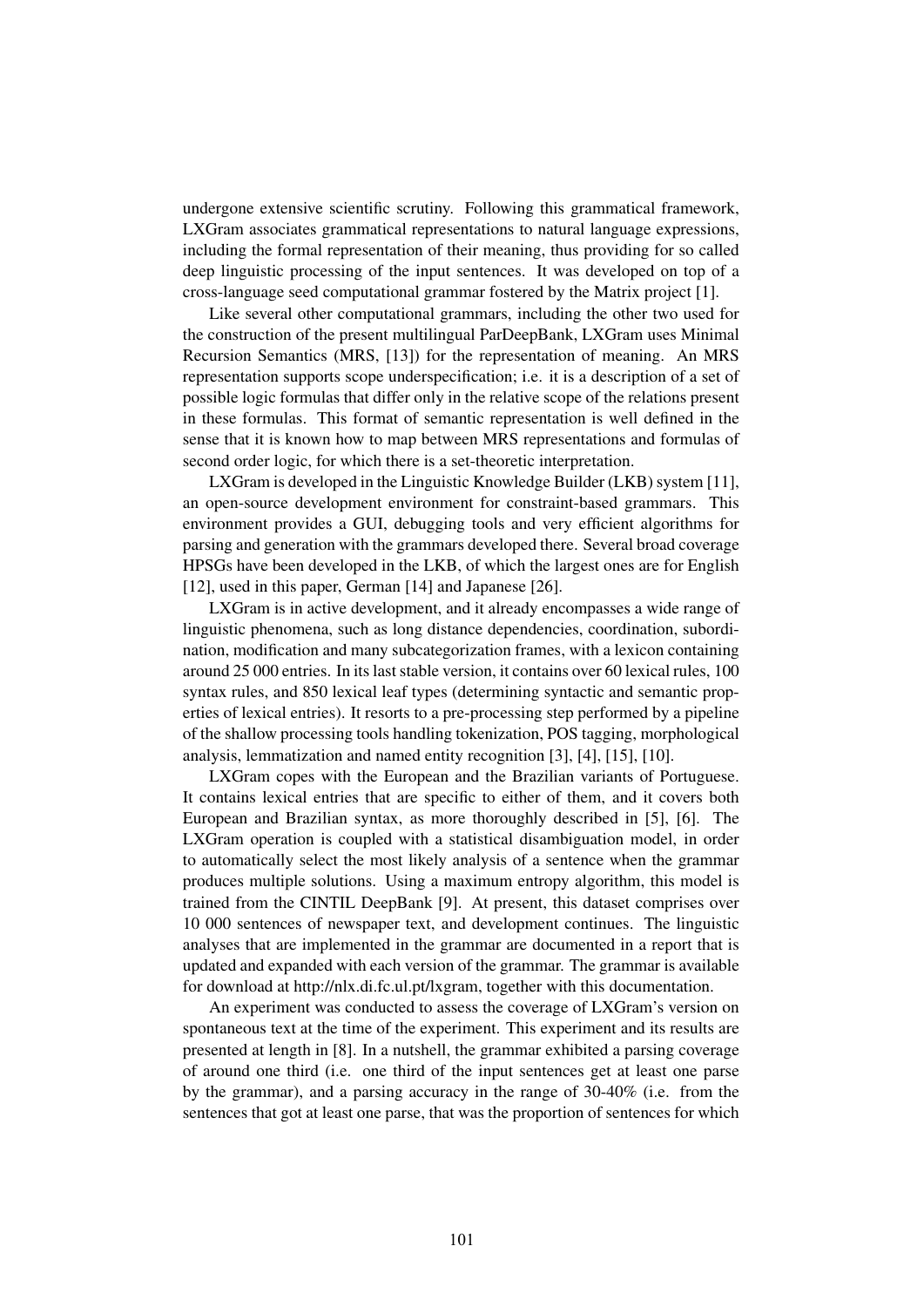the grammar delivers the correct grammatical representation).<sup>2</sup>

#### 3.3 Bulgarian Resource Grammar

In the development of the Bulgarian part of ParDeepBank we rely on the Bulgarian HPSG resource grammar BURGER [23], and on a dependency parser (Malt Parser — [20], trained on the BulTreeBank data. Both parsers produce semantic representations in terms of MRS. BURGER automatically constructs them, while the output of the Malt Parser is augmented with rules for construction of MRS-es from the dependency trees. The integration of both tools has several advantages, such as: in the first version of the Bulgarian part of the parallel treebank, all the translated from English sentences have a correct analysis on MRS level, which to be used for the alignment purposes. Later on, when BURGER is extended to cover also these sentences, the analyses will be substituted. BURGER covers the main constructions in the MRS dataset of ERG (translated into Bulgarian and augmented with some sentences from BulTreeBank). Then it has been extended by a verbal lexicon, containing about 15000 verb lemmas (more than 700000 wordforms) encoded on morphosyntactic level as well as about 3000 ones, encoded on valency level. We are working on the extension of the lexicon of BURGER with more valency information and other parts-of-speech entries.

The chosen procedure, as mentioned above, is as follows: first, the Bulgarian sentences are parsed with BURGER. If it succeeds, then the produced MRS-es are used for the alignment. In case BURGER has no coverage, the sentences are parsed with the Malt Parser, and then MRS-es are constructed over the dependency parses. The MRS-es are created via a set of transformation rules [27]. Here is an overview of the components of the Bulgarian Language Processing Pipeline, exploited within the work:

- POS tagging. POS tagging is performed by a cascade of several modules including a guesser, linguistic knowledge (lexicon and rules) and a statistical tagger. The accuracy of the whole pipeline is  $97.83\%$  — [18]. In this pipeline the SVM POS Tagger plays the role of a guesser for the GTagger.
- Lemmatization. The lemmatization is based on the morphological lexicon. From the lexicon we extracted functions which convert each wordform into its basic form (as a representative of the lemma). The accuracy is 95.23%.
- Dependency parsing. MALTParser has been trained on the dependency version of BulTreeBank. The model achieves 87.6% labeled parsing accuracy.
- MRS analyzer. We exploit two types of rules over the dependency parses. The first constructs for each lexical node its elementary predication, while

<sup>&</sup>lt;sup>2</sup>To put these results into perspective, it is worth mentioning [33], who report values of 80.4% parsing coverage on newspaper text for ERG, 42.7% for the Japanese grammar and 28.6% for the German grammar, which have been in development for over 15 years now, being older than LXGram, with around 5 years of development.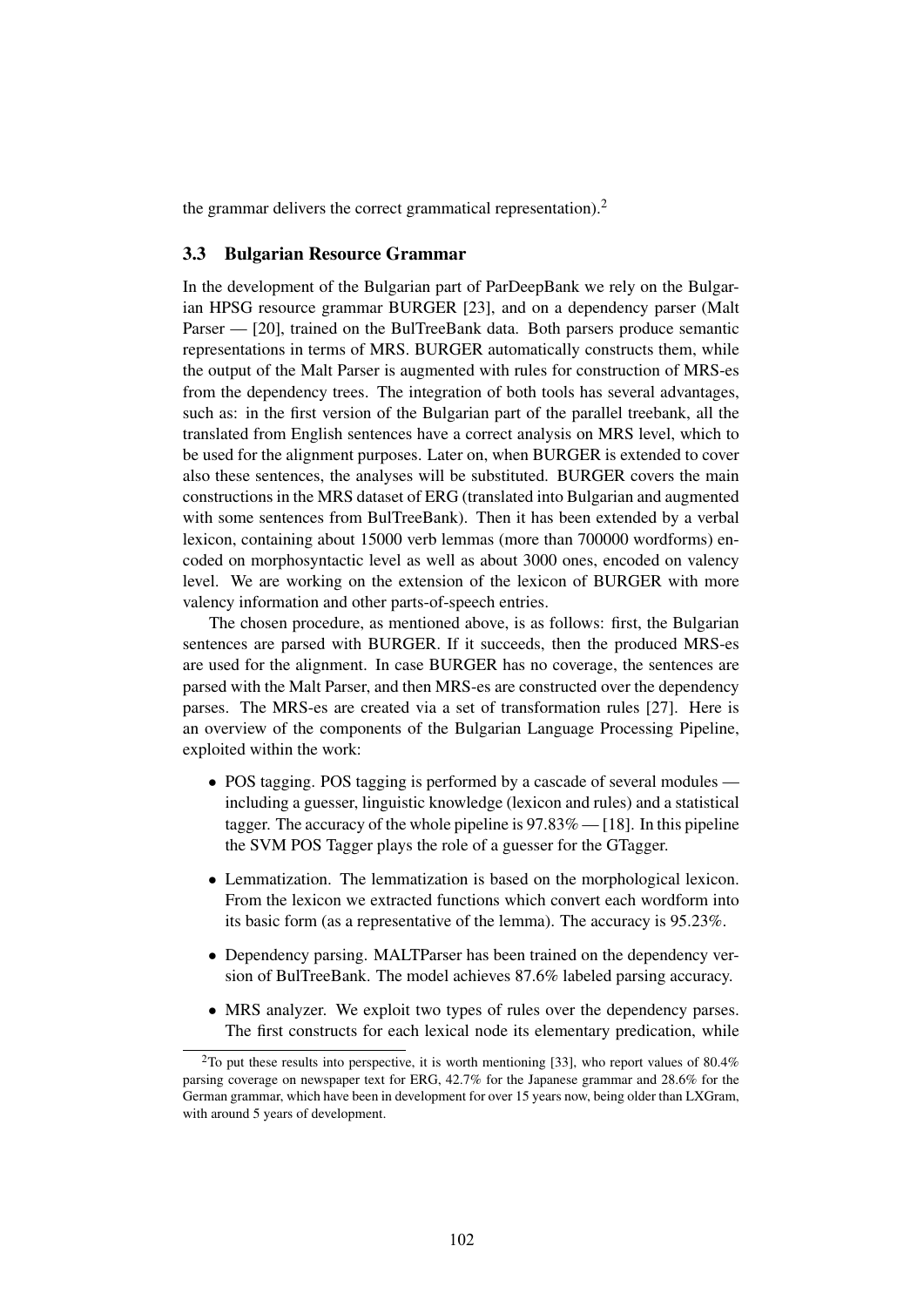the second combines the structures for two nodes on the basis of the dependency relations.

## 4 Sentence Selection and Treebanking

English DeepBank The English DeepBank is a treebank created by application of the Redwoods treebank approach to the Wall Street Journal (WSJ) corpus included in the PTB. The process of DeepBank annotation of the WSJ corpus is organised into iterations of a cycle of parsing, treebanking, error analysis and grammar/treebank updates, with the goal of maximizing the accuracy of annotation through successive refinement.

Sentences from the WSJ are first parsed with the PET parser using the ERG. Up to 500 top readings are recorded for each sentence. The exact best-first parsing mode guarantees that these recorded readings are the ones that have "achieved" the highest disambiguation scores according to the currently in-use parse selection model, without enumerating through all possible analyses.

The parsing results are then manually disambiguated by the human annotators. However, instead of looking at individual trees, the annotators spend most of their effort making binary decisions on either accepting or rejecting constructions. Each of these decisions, called discriminants, reduces the number of the trees satisfying the constraints (here maybe an example is due). Every time a decision is made, the remaining set of trees and discriminants are updated simultaneously. This continues until one of the following conditions is met: i) if there is only one remaining tree and it represents a correct analysis of the sentence, the tree is marked as gold; ii) if none of the remaining trees represents a valid analysis, the sentence will be marked as "rejected", indicating an error in the grammar<sup>3</sup>; iii) if the annotator is not sure about any further decision, a "low confidence" state will be marked on the sentence, saved together with the partial disambiguation decisions. Generally speaking, given *n* candidate trees, on average  $\log_2 n$  decisions are needed in order to fully disambiguate. Given that we set a limit of 500 candidate readings per sentence, the whole process should require no more than 9 decisions. If both the syntactic and the semantic analyses look valid, the tree is recorded as the gold reading for the sentence.

While the grammar development is independent to the treebanking progress, we periodically incorporate the recent changes of the grammar into the treebank annotation cycle. When a grammar update is incorporated, the treebank also gets updated accordingly by i) parsing anew all the sentences with the new grammar; ii) re-applying the recorded annotation decisions; iii) re-annotating those sentences which are not fully disambiguated after step ii. The extra manual annotation effort in treebank update is usually small when compared to the first round annotation.

<sup>&</sup>lt;sup>3</sup>In some cases, the grammar does produce a valid reading, but the disambiguation model fails to rank it among the top 500 candidates. In practice, we find such errors occuring frequently during the first annotation circle, but they diminish quickly when the disambiguation model gets updated.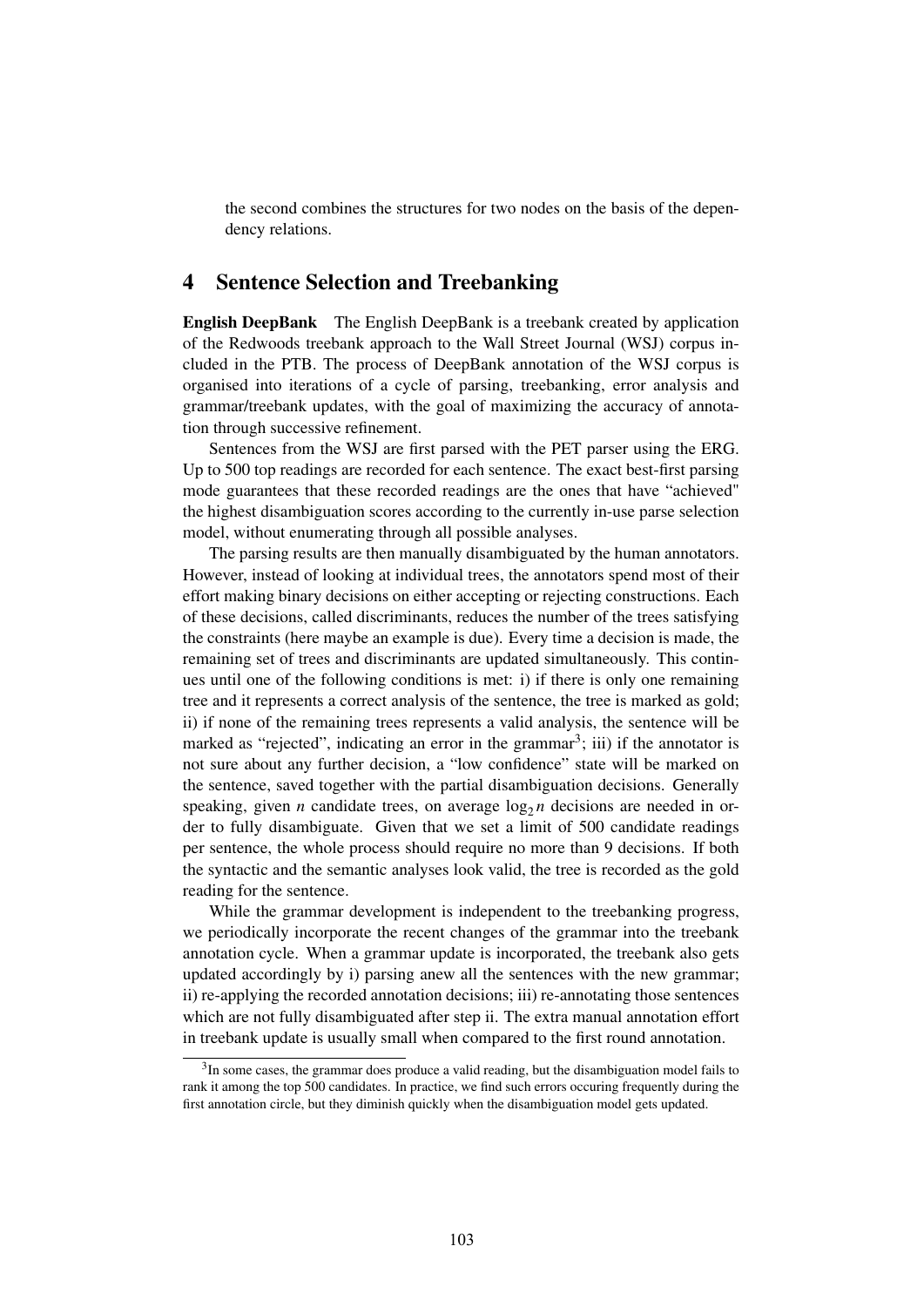**Portuguese Component** A first step in the construction of the Portuguese part of the ParDeepBank consisted in obtaining a corpus of raw sentences that is parallel to the WSJ corpus, on which the PTB is based. To this end, the WSJ text was translated from English into Portuguese. This translation was performed by two professional translators. Each portion of the corpus that was translated by one of the translators was subsequently reviewed by the other translator in order to double-check their outcome and enforce consistency among the translators.

Given that the original English corpus results from the gathering of newspaper texts, more specifically from the Wall Street Journal, a newspaper specialized on economic and business matters, the translators were instructed to perform the translation as if the result of their work was to be published in a Portuguese newspaper of a similar type, suitable to be read by native speakers of Portuguese. A second recommendation was that each English sentence should be translated into a Portuguese sentence if possible and if that would not clash with the first recommendation concerning the "naturalness" of the outcome.

As the Portuguese corpus was obtained, it entered a process of dynamic annotation, analogous to the one applied to the Redwoods treebank. With the support of the annotation environment [incr tsdb()] [21], the Portuguese Resource Grammar LXGram was used to support the association of sentences with their deep grammatical representation. For each sentence the grammar provides a parse forest; the correct parse if available, can be selected and stored by deciding on a number of binary semantic discriminants that differentiate the different parses in the respective parse forest.

The translation of the WSJ corpus into Portuguese is completed, and at the time of writing the present paper, only a portion of these sentences had been parsed and annotated. While this is an ongoing endeavor, at present the Portuguese part of the ParDeepBank includes more than 1,000 sentences.

The sentences are treebanked resorting to the annotation methodology that has been deemed in the literature as better ensuring the reliability of the dataset produced. They are submitted to a process of double blind annotation followed by adjudication. Two different annotators annotate each sentence in an independent way, without having access to each other's decisions. For those sentences over whose annotation they happen to disagree, a third element of the annotation team, the adjudicator, decides which one of the two different grammatical representations for the same sentence, if any, is the suitable one to be stored. The annotation team consists of experts graduated in Linguistics or Language studies, specifically hired to perform the annotation task on a full time basis.

Bulgarian Component Bulgarian part of ParDeepBank was produced in a similar way to the Portuguese part. First, translations of WSJ texts were performed in two steps. During the first step the text was translated by one translator. We could not afford professional translators. We have hired three students in translation studies(one PhD student and two master students studying at English Department of the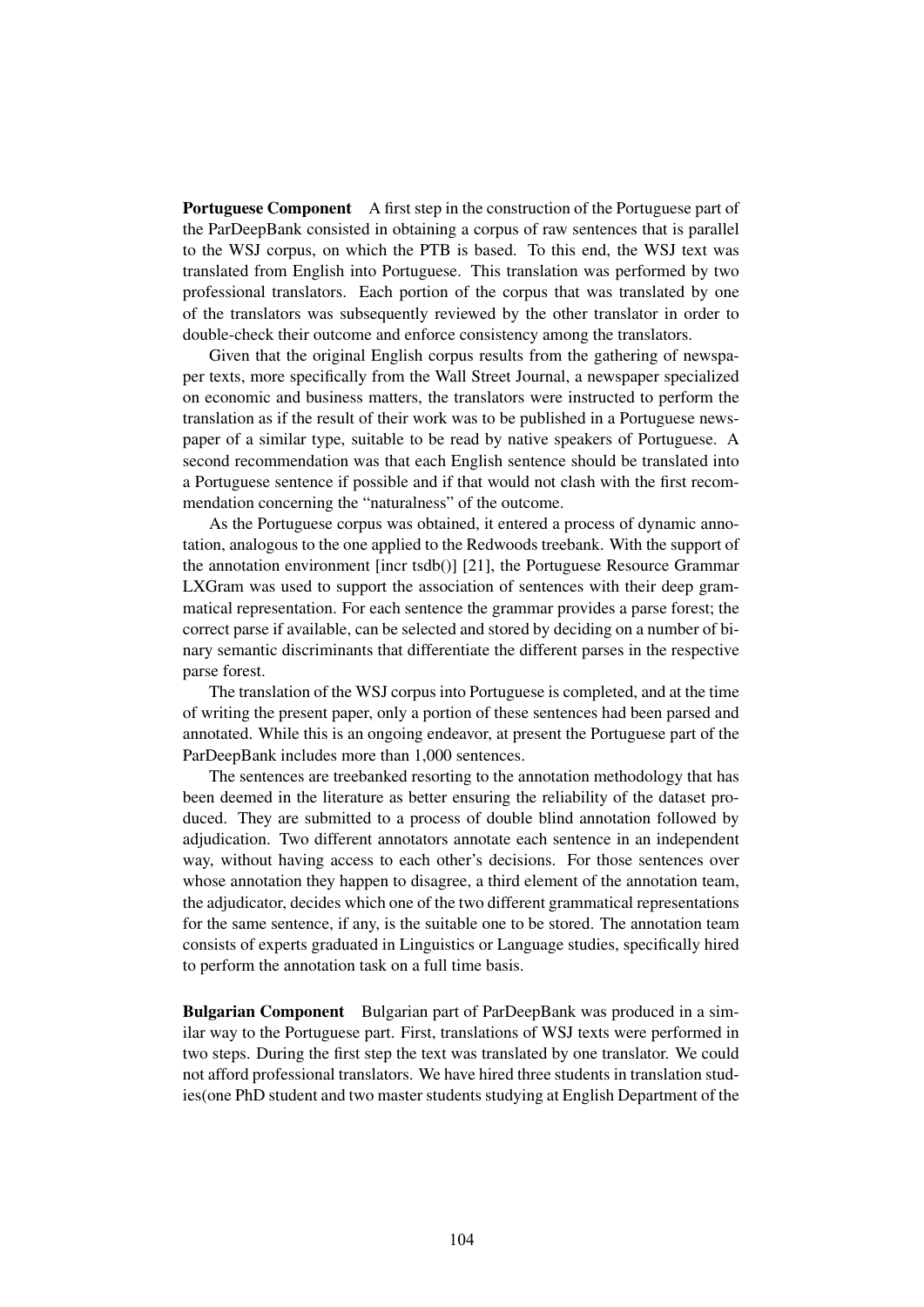Sofia University). Each sentence was translated by one of them. The distribution of sentences included whole articles. The reason for this is the fact that one of the main problems during the translation turned out to be the named entities in the text. Bulgarian news tradition changed a lot in the last decades moving from transliteration of foreign names to acceptance of some names in their original form. Because of the absence of strict rules, we have asked the translators to do search over the web for existing transliteration of a given name in the original text. If such did not exist, the translator had two possibilities: (1) to transliterate the name according to its pronunciation in English; or (2) to keep the original form in English. The first option was mainly used for people and location names. The second was more appropriate for acronyms. Translating a whole article ensured that the names have been handled in the same way. Additionally, the translators had to translate each original sentence into just one sentence in Bulgarian, in spite of its complex structure. The second phase of the translation process is the editing of the translations by a professional editor. The idea is the editor to ensure the "naturalness" of the text. The editor also has a very good knowledge of English. At the moment we have translated section 00 to 03.

The treebanking is done in two complementary ways. First, the sentences are processed by BURGER. If the sentence is parsed, then the resulting parses are loaded in the environment [incrs tsdb()] and the selection of the correct analysis is done similarly to English and Portuguese cases. If the sentence cannot be processed by BURGER or all analyses produced by BURGER are not acceptable, then the sentence is processed by the Bulgarian language pipeline. It always produces some analysis, but in some cases it contains errors. All the results from the pipeline are manually checked via the visualization tool within the CLaRK system. After the corrections have been repaired, the MRS analyzer is applied. For the creation of the current version of ParDeepBank we have concentrated on the intersection between the English DeepBank and Portuguese DeepBank. At the moment we have processed 328 sentences from this intersection.

# 5 Dynamic Parallel Treebanking

Having dynamic treebanks as components of ParDeepBank we cannot rely on fixed parallelism on the level of syntactic and semantic structures. They are subject to change during the further development of the resource grammars for the three languages. Thus, similarly to [28] we rely on alignment done on the sentence and word levels. The sentence level alignment is ensured by the mechanisms of translation of the original data from English to Portuguese and Bulgarian. The word level could be done in different ways as described in this section.

For Bulgarian we are following the word level alignment guidelines presented in [29] and [30]. The rules follow the guidelines for segmentation of BulTreeBank. This ensures a good interaction between the word level alignment and the parsing mechanism for Bulgarian. The rules are tested by manual annotation of several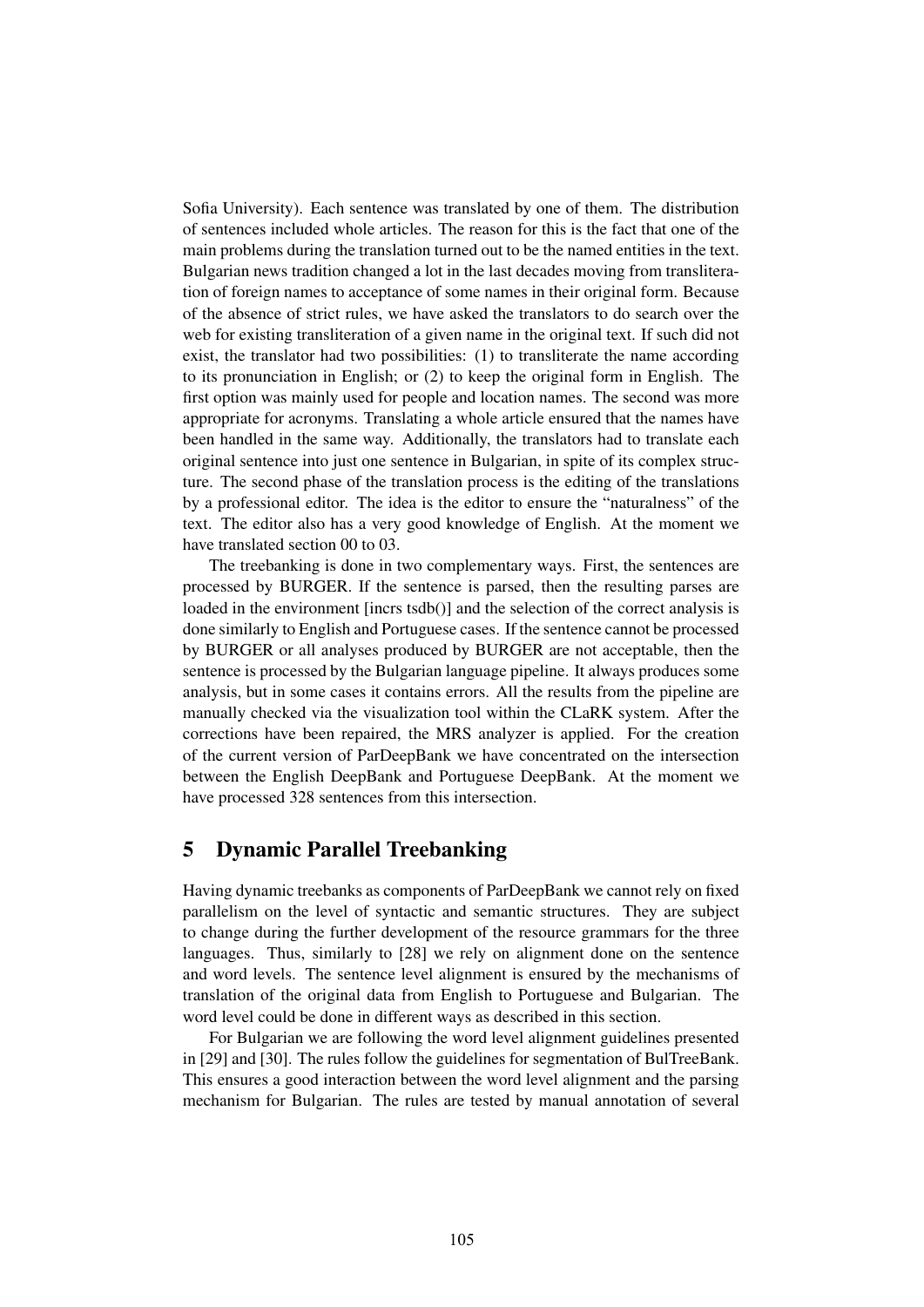parallel Bulgarian/English corpora which represent the gold standard corpus for word level alignment between Bulgarian and English. For the rest of the data we are following the approach, undertaken for the alignment of the Portuguese DeepBank to English DeepBank.

The word level alignment between Portuguese and English is done in two steps. First,  $GIZA++$  tool<sup>4</sup> is trained on the parallel corpus resulting from the translation of WSJ into Portuguese. This training produces an alignment model which is tuned with respect to this particular project. After this automatic step, a manual checking with a correction procedure is performed. The manual step was performed by the alignment editing tool in the Sanchay collection of NLP tools<sup>5</sup>.

The alignment on the syntactic and semantic levels is dynamically constructed from the sentence and word level alignment as well as the current analyses of the sentences in ParDeepBank. The syntactic and semantic analyses in all three treebanks are lexicalized, thus the word level alignment is a good starting point for establishing of alignment also on the upper two levels. As one can see in the guidelines for Bulgarian/English word level alignment, the non-compositional phrases (i.e. idioms and collocations) are aligned on word level. Thus, their special syntax and semantics is captured already on this first level of alignment. Then, considering larger phrases, we establish syntactic and semantic alignment between the corresponding analyses only if their lexical realizations in the sentence are aligned on word level.

This mechanism for alignment on different levels has at least two advantages: (1) it allows the exploitation of word level alignment which is easier for the annotators; and (2) it provides a flexible way for updating of the existing syntactic and semantic alignments when the DeepBank for one or more languages is updated after an improvement has been made in the corresponding grammar. In this way, we have adopted the idea of dynamic treebanking to the parallel treebanking. It provides an easy way for improving the quality of the linguistic knowledge encoded in the parallel treebanks. Also, this mechanism of alignment facilitates the additions of DeepBanks for other languages or additions of analyses in other formalisms.

# 6 Conclusion and Future Work

In this paper we presented the design and initial implementation of a scalable approach to parallel deep treebanking in a constraint-based formalism, beginning with three languages for which well-developed grammars already exist. The methods for translation and alignment at several levels of linguistic representation are viable, and our experience confirms that the monolingual deep treebanking methodology can be extended quite successfully in a parallel multi-lingual context, when using the same data and the same grammar architecture. The next steps of the ParDeepBank development are the expansion of the volume of aligned annotated

<sup>4</sup>http://code.google.com/p/giza-pp/

<sup>5</sup>http://sanchay.co.in/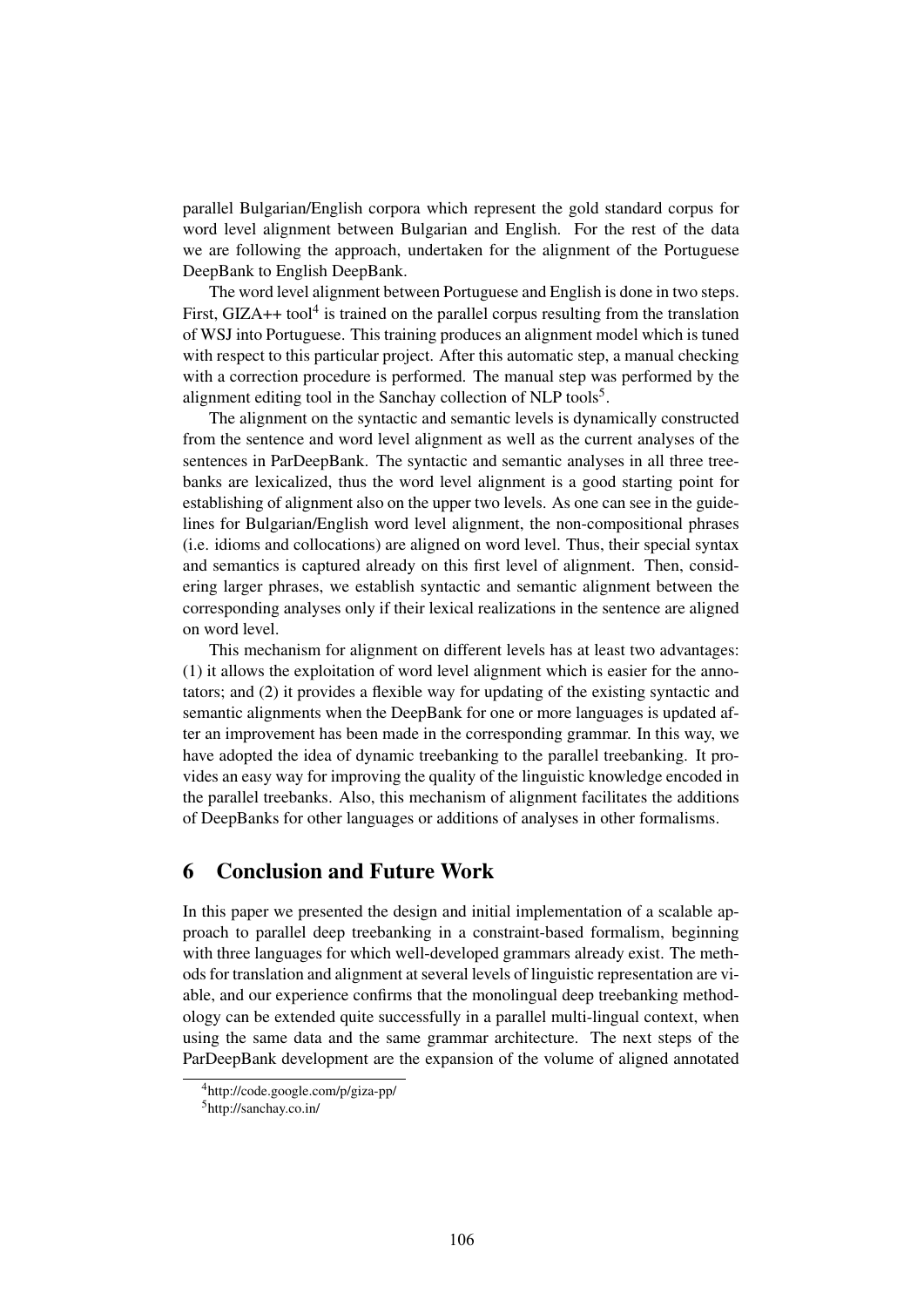data, and improvements in the infrastructure for supporting the creation, maintenance and exploitation of these dynamic Parallel DeepBanks.

### References

- [1] Bender, E. M., Flickinger, D., and Oepen, S. 2002. The Grammar Matrix. An Open-Source Starter-Kit for the Rapid Development of Cross-Linguistically Consistent Broad-Coverage Precision Grammar. In *Proc. of the Workshop on Grammar Engineering and Evaluation at COLING'02*.
- [2] Bond, F., Oepen, S., Siegel, M., Copestake, A., and Flickinger, D. 2005. Open-Source Machine Translation with DELPH-IN. In *Proc. of the Open-Source Machine Translation Workshop at the 10th MTS*, pp. 15–22.
- [3] Branco, A., and Silva, J. 2006a. Dedicated Nominal Featurization of Portuguese. In *Proc. of the 7th International Conference on Computational Processing of the Portuguese Language*, PROPOR'06, pp. 244–247.
- [4] Branco, A., and Silva, J. 2006b. A Suite of Shallow Processing Tools for Portuguese: LX-Suite. In *Proc. of the Eleventh Conference of the EACL: Posters & Demonstrations*, EACL'06, pp. 179–182.
- [5] Branco, A., and Costa, F. 2007a. Accommodating Language Variation in Deep Processing. In *Proc. of GEAF07 Workshop*, pp. 67–86.
- [6] Branco, A., and Costa, F. 2007b Self- or Pre-Tuning? Deep Linguistic Processing of Language Variants. In *Proc. of the ACL Workshop on Deep Linguistic Processing*.
- [7] Branco, A., and Costa, F. 2008. LXGram in the Shared Task "Comparing Semantic Representations" of STEP2008. In *Proc. of the 2008 Conference on Semantics in Text Processing*, pp. 299–310.
- [8] Branco, A., and Costa, F. 2010. LXGram: A Deep Linguistic Processing Grammar for Portuguese. In *LNAI, 6001*, pp. 86–89.
- [9] Branco, A., Costa, F., Silva, J., Silveira, S., Castro, S., Avelãs, M., Pinto, C., and Graça, J. 2010. Developing a Deep Linguistic Databank Supporting a Collection of Treebanks: CINTIL DeepGramBank. In *Proc. of LREC'10*.
- [10] Branco, A., and Nunes, F. 2012. Verb Analysis in a Highly Inflective Language with an MFF Algorithm. In *Proc. of the 10th international conference on Computational Processing of the Portuguese Language*, PROPOR'12, pp. 1–11.
- [11] Copestake, A. 2002. *Implementing Typed Feature Structure Grammars*. CSLI Publications.
- [12] Copestake, A., and Flickinger, D. 2000. An Open-Source Grammar Development Environment and Broad-Coverage English Grammar Using HPSG. In *Proc. of the LREC00.*
- [13] Copestake, A., Flickinger, D., Pollard, C., and Sag, I. 2005. Minimal Recursion Semantics: an Introduction. *Research on Language and Computation*, 3(4).
- [14] Crysmann, B. 2007. Local Ambiguity Packing and Discontinuity in German. In *Proc. of the ACL Workshop on Deep Linguistic Processing*.